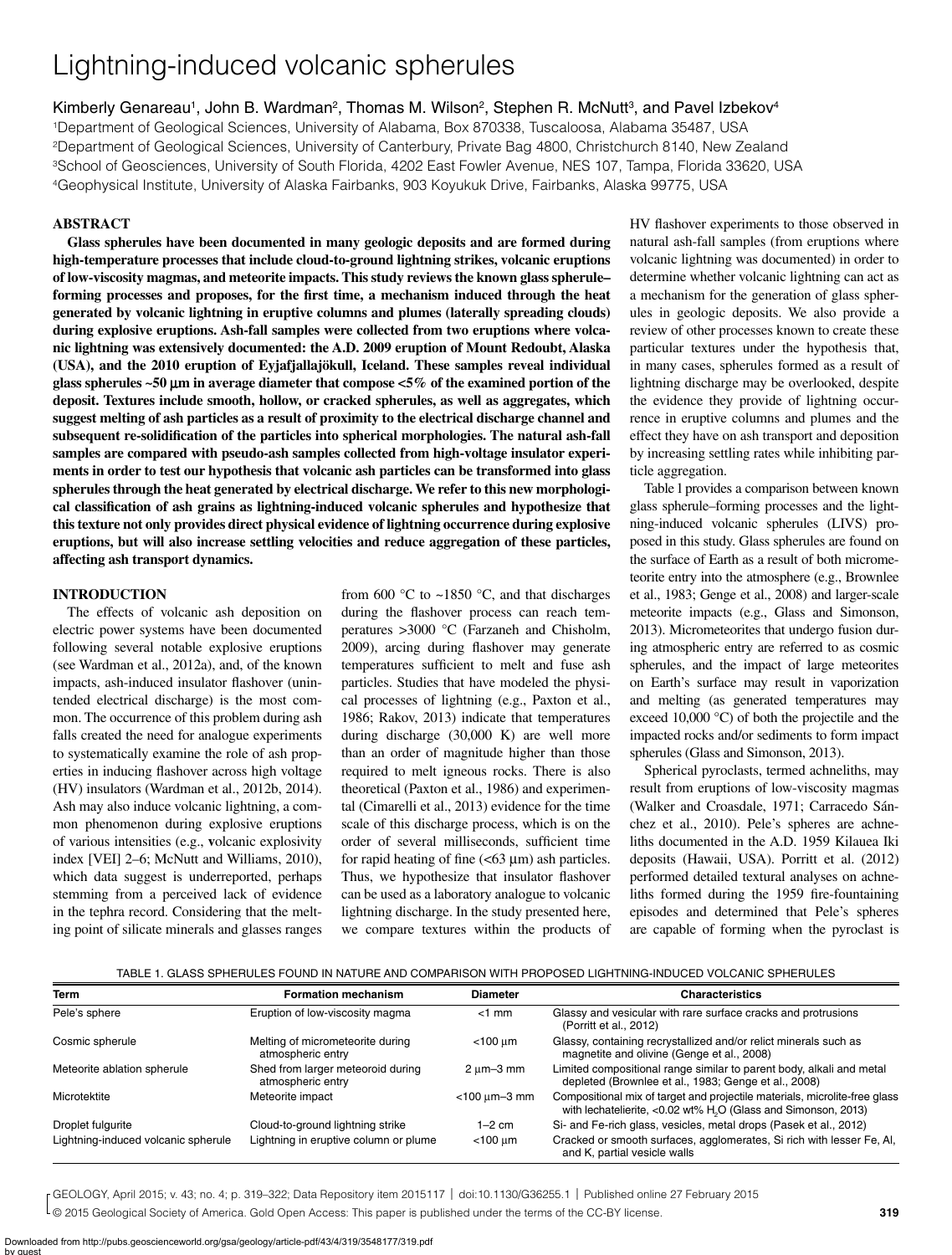

of a small enough diameter (<1 mm) to permit relaxation of the outer surface while inhibiting continued expansion of internal vesicles during flight. In addition to those formed during terrestrial volcanic eruptions, glass spherules were documented in lunar samples obtained during the NASA Apollo 11, 15, and 17 missions (McGetchin and Head, 1973; Heiken et al., 1974; Heiken and McKay, 1978; Heiken and Wohletz, 1985).

First documented by Arago (1821), fulgurites are produced when the heat generated by a cloud-to-ground lightning strike melts rocks or sediment, producing glassy, branching cylinders and/or cones that may extend into the substrate for several meters. Droplet fulgurites are on the order of 1–2 cm in diameter, and although rare, are interpreted to form as a result of melt expulsion from the primary fulgurite cylinder followed by subsequent droplet deposition and cooling (Pasek et al., 2012). The existence of fulgurites provides direct evidence that geologic materials can be morphologically altered due to the heat generated by lightning discharge.

### **METHODS**

Ash-fall samples were collected at various distances from the vent following two eruptions where volcanic lightning was documented:  $(1)$ the 23 March 2009 eruption of Mount Redoubt, Alaska, USA; and (2) the April–May 2010 eruption of Eyjafjallajökull, Iceland (Fig. 1). Details on sample collection can be found in the GSA Data Repository<sup>1</sup>. Lightning was extensively documented during the explosive phase of the Mount Redoubt eruption using the lightningmapping array (Rison et al., 1999; Thomas et al., 2004; Behnke et al., 2013) and throughout the explosive phase of the 2010 Eyjafjallajökull eruption by the UK Met Office (www.metoffice. gov.uk) long-range lightning location network (Bennett et al., 2010; Arason et al., 2011). Two pseudo-ash samples that replicated the chemical, physical, and electrical properties of freshly fallen ash were bulk manufactured using the procedure developed by Wardman et al. (2012b) for the flashover experiments (details are pro-

**Figure 1. Sample collection locations, with insets showing distal sample location marked by a star in Healy, Alaska, and Mount Redoubt marked by a triangle. In Iceland, the sample was collected proximally to the volcano, Eyjafjallajökull, with both indicated by a star (Google Earth).**

vided in Fig. DR1 in the Data Repository). Both natural and post-experimental pseudoash samples were examined using the Hitachi, Ltd., TM-1000 scanning electron microscope (SEM) and the XL30 SEM using a working distance of 4–10 mm and 10 mm, respectively. Textures within the ash samples were documented at magnifications ranging from 500× to 3000×, and energy dispersive spectroscopic (EDS) analyses were also performed. Due to the low abundance of these spherules and potential destruction of the samples, no electron microprobe mounts were created. Thus, results presented here are an assessment of size, texture, and general chemistry, with further geochemical analyses a fruitful area of future research.

### **RESULTS**

Spherules were observed in samples from Mount Redoubt (Figs. 2A and 2B) and Eyjafjallajökull (Fig. 2C), but the percentage of spherules is low (<5%) in the distal Mount Redoubt deposits, and only two spherules were observed in the proximal Eyjafjallajökull samples. The natural ash samples contained individual spherules, some of which were cracked or hollow (Fig. 2A), and the Mount Redoubt samples also contained aggregates of numerous spherules, some of which preserved the remnants of vesicle walls (Fig. 2B). Aggregates were not observed in the Eyjafjallajökull samples. Individual spherule sizes range from 9 to 81 µm (average of 48 µm) in diameter for all eruptions (Table 2), while aggregates were composed of individual spherules each ranging from 1 µm to 30 µm in diameter. In some cases, the individual spherules appeared smooth (see Fig. 2C), while in other instances the surfaces were interrupted by holes or cracks that appeared to result from outward expansion of the spherule interior (Fig. 2A). EDS analyses indicate that the spherules are dominated by Si with lower amounts of Al, K, Ca, and Fe.

Spherules were also observed in the pseudoash samples collected following HV experiments (Fig. 3). A total of 17 individual spherules were measured, and range in size from 3  $\mu$ m to 43 µm in diameter, with an overall average diameter of 17 µm (Table 2). All of these spherules appeared to be fused to larger particles (e.g., >500 µm), and in some cases, one side of the spherule is flattened due to welding while



**Figure 2. Secondary electron images of lightning-induced volcanic spherules observed in samples from the A.D. 2009 eruption of Mount Redoubt, Alaska, USA (A–B) and the A.D. 2010 eruption of Eyjafjallajökull, Iceland (C). Textures range from almost perfect spheres to spherules displaying surface cracks and holes to aggregates of numerous spherules fused together.**

still in a malleable state. The larger particles (Fig. 3A) displayed evidence of partial melting in their shape (fluidal, rounded morphologies), but were not spherical like the smaller particles (Figs. 3B–3D). No aggregates or cracked and/ or hollow spherules were observed in the HV experimental products.

#### **DISCUSSION**

Sizes of individual spherules are similar  $(<$ 100  $\mu$ m) between the natural ash and pseudoash samples, but those within the pseudo-ash are generally smaller (an average of 48 µm versus 17 mm, respectively). Some of the spherules in the

<sup>1</sup> GSA Data Repository item 2015117, Figures DR1 and DR2, is available online at www.geosociety.org/pubs /ft2015.htm, or on request from editing@geosociety.org or Documents Secretary, GSA, P.O. Box 9140, Boulder, CO 80301, USA.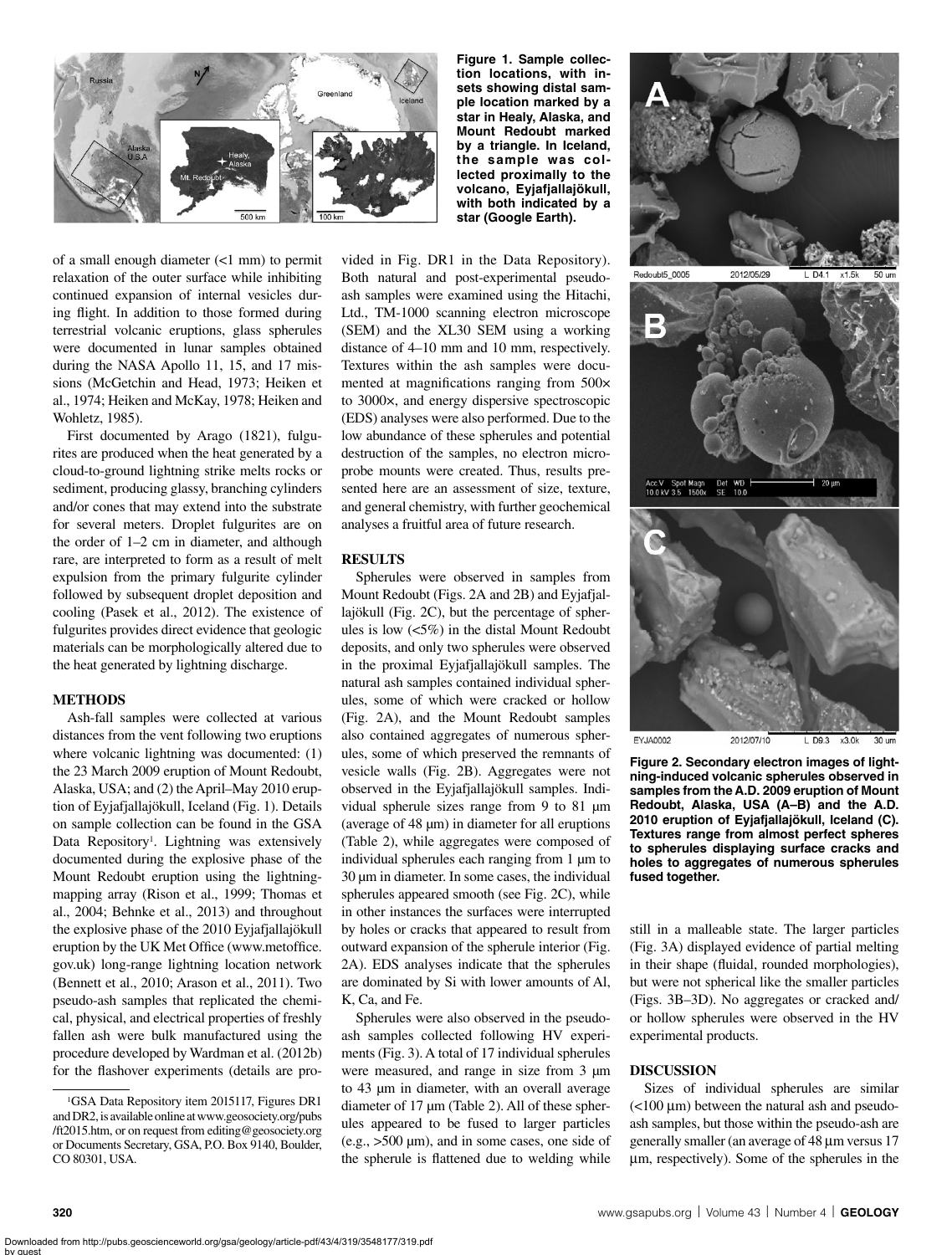| Sample | <b>Collection</b> | <b>Material type</b> | <b>Spherule</b> | Dia |
|--------|-------------------|----------------------|-----------------|-----|
|        | location          |                      | number          |     |

TABLE 2. MEASUREMENTS OF SPHERULES FROM TEPHRA SAMPLES AND FLASHOVER EXPERIMENTS

| Sample               | <b>Collection</b><br>location | Material type | <b>Spherule</b><br>number | <b>Diameter</b><br>$(\mu m)$ |
|----------------------|-------------------------------|---------------|---------------------------|------------------------------|
| <b>Mount Redoubt</b> |                               | Natural ash   | 1                         | 26.0(1.2)                    |
|                      | 63.8731°N                     | Natural ash   | $\overline{2}$            | 79.9 (2.9)                   |
|                      | 148.0148°W                    | Natural ash   | 3                         | 80.7(2.5)                    |
|                      |                               | Natural ash   | 4                         | 21.2(0.9)                    |
|                      |                               | Natural ash   | 5                         | 42.4 (1.6)                   |
|                      |                               | Natural ash   | 6                         | 40.0 (1.4)                   |
|                      |                               | Natural ash   | $\overline{7}$            | 78.5 (5.0)                   |
| Eyjafjallajökull     | 63.5879°N                     | Natural ash   | 1                         | 50.3(2.1)                    |
|                      | 19.6674°W                     | Natural ash   | $\overline{2}$            | 9.5(0.5)                     |
|                      |                               | Natural ash   |                           | 47.6 (26.9)                  |
| Pseudo-ash           | 43.5235°S                     | Pseudo-ash    | 1                         | 18.4(0.4)                    |
|                      | 172.5839°W                    | Pseudo-ash    | $\overline{2}$            | 17.7 (0.4)                   |
|                      |                               | Pseudo-ash    | 3                         | 11.5(1.1)                    |
|                      |                               | Pseudo-ash    | 4                         | 15.1(0.9)                    |
|                      |                               | Pseudo-ash    | 5                         | 9.7(0.2)                     |
|                      |                               | Pseudo-ash    | 6                         | 25.3(0.6)                    |
|                      |                               | Pseudo-ash    | 7                         | 26.0(0.6)                    |
|                      |                               | Pseudo-ash    | 8                         | 14.3(0.8)                    |
|                      |                               | Pseudo-ash    | 9                         | 17.2 (0.5)                   |
|                      |                               | Pseudo-ash    | 10                        | 17.7 (0.9)                   |
|                      |                               | Pseudo-ash    | 11                        | 3.9(0.2)                     |
|                      |                               | Pseudo-ash    | 12                        | 5.4(0.4)                     |
|                      |                               | Pseudo-ash    | 13                        | 14.7 (0.2)                   |
|                      |                               | Pseudo-ash    | 14                        | 5.2(0.0)                     |
|                      |                               | Pseudo-ash    | 15                        | 51.8(0.9)                    |
|                      |                               | Pseudo-ash    | 16                        | 3.0(0.2)                     |
|                      |                               | Pseudo-ash    | 17                        | $43.2*$                      |
|                      |                               | Pseudo-ash    |                           | 16.8 (13.3)                  |

\*Only one measurement was obtained because the spherule was partially obscured by another particle. All other values are an average of five measurements, with numbers in parentheses indicating the standard deviation. Bold values are an average of all measurements. Error within individual measurements is 0.5 µm.



**Figure 3. Scanning electron microscope images of pseudo-ash samples collected from tracks of electrical discharge on insulators used in high-voltage flashover experiments. Larger particles (A) display fluidal morphologies indicative of partial melting, but are coated with smaller particles (B–D) with spherical morphologies similar to those found in natural ash-fall samples.**

natural ash are hollow or display surface cracks due to apparent expansion of the spherule interior. The hollow, cylindrical morphology of fulgurites formed from cloud-to-ground lightning strikes is hypothesized to result from the flash boiling and expansion of volatiles in the source material, as the electricity will naturally follow paths of increased conductivity (i.e., water) in the geologic units (Pasek et al., 2012). Volcanic ash grains contain structurally bound water and are coated by adsorbed volatiles (e.g., Delmelle et al., 2007) during eruption. Adsorbed volatiles would be vaporized, but expansion of structurally bound volatile compounds during electrical discharge may explain the hollow and/or cracked morphology of volcanic spherules, as observed in Pele's tears (Porritt et al., 2012). Although textures are similar, the magma compositions of Mount Redoubt and Eyjafjallajökull are too viscous (andesite and benmoreite, respectively) compared to that of the Kilauea Iki magma (basalt) to permit the formation of spherical achneliths during primary fragmentation.

The formation of the proposed LIVS appears to be a function of original ash grain size, as all of the observed spherules are  $\lt$ 100  $\mu$ m in diameter despite differences in initial bulk grain-size distribution (GSD; Fig. DR2). Additionally, the pseudo-ash samples reveal that smaller grains were formed into spherules, but larger grains were unable to achieve a spherical morphology (Fig. 3A). The higher number of spherules in the distal Mount Redoubt samples (compared to proximal Eyjafjallajökull samples) indicates that finer-grained, distal deposits will make discovery of these textures easier, and that the spherules (if present) will generally be smaller than the unaltered portion of the tephra, as spheres will settle at a higher velocity, due to decreased drag, than platy ash of the same diameter.

We suggest that spherule aggregates may form from two possible mechanisms. First, we consider the melting of volcanic ash aggregates in the atmosphere. Aggregates represent a ubiquitous component of the 2009 Mount Redoubt tephra and were found in all sampling locations regardless of distance from the vent (Wallace et al., 2013). Distal deposits contained ash clusters (Brown et al., 2012) consisting of irregular groupings of fine ash that disaggregated upon deposition (Wallace et al., 2013), suggesting formation as a result of electrostatic attraction. In general, dry aggregates typically display a maximum diameter of 700 µm, are composed of individual particles with diameters of  $<$ 70  $\mu$ m, and, due to their tendency to break apart upon deposition, have a much lower preservation potential compared to wet aggregates (Brown et al., 2012; James et al., 2002, 2003). Here, the bonding of the individual "grains," now fused together, inhibits breakup upon deposition, preserving the overall geometry of the original spherule aggregate. The second possibility is